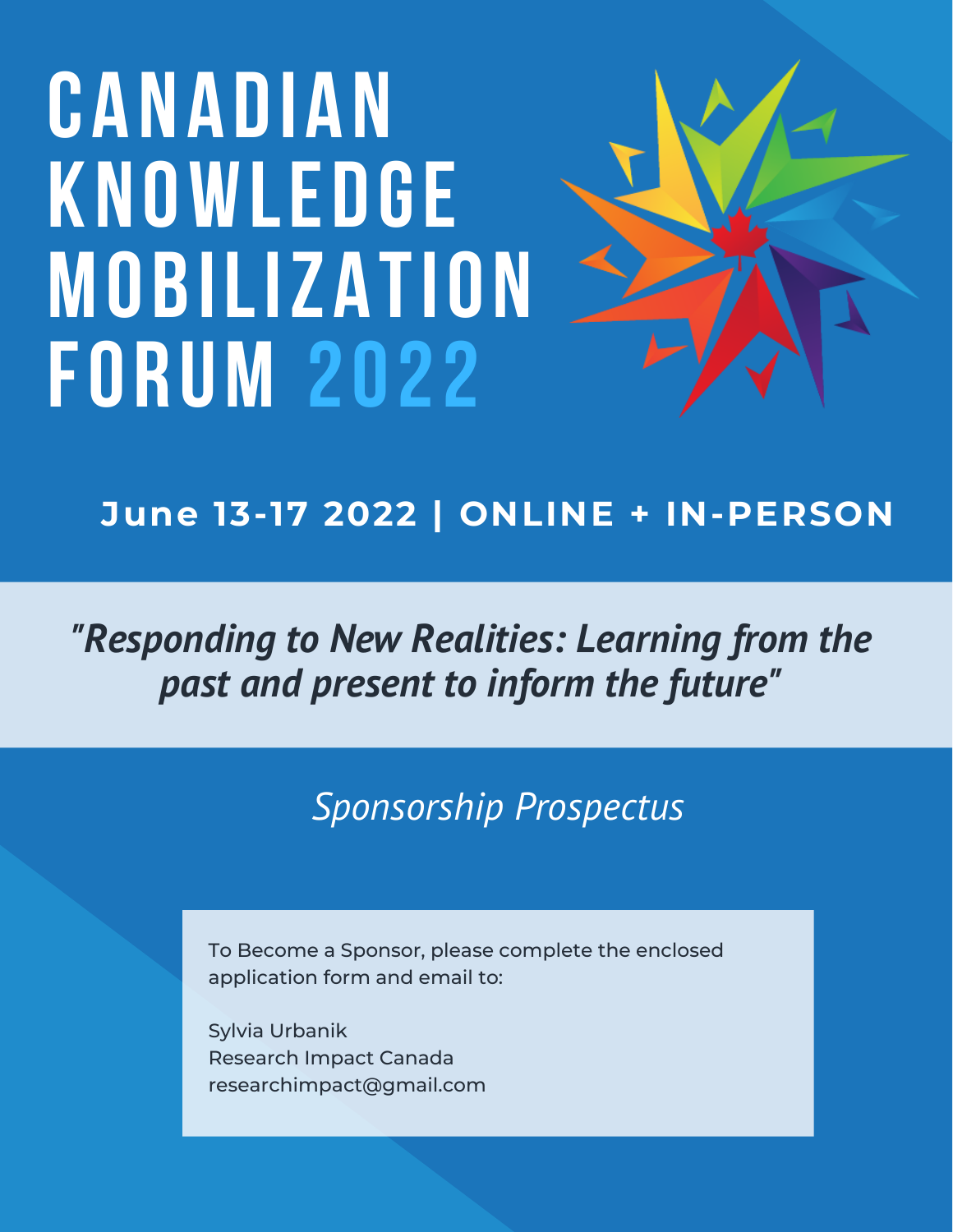# **ABOUT CKF22**

The Canadian Knowledge [Mobilization](https://researchimpact.ca/kmb-forum/) Forum (CKF) is a biennial event that provides opportunities for professional development, learning and networking for those interested in knowledge mobilization, translation, and exchange. It brings together a community dedicated to sharing learnings, best practices, tools, and resources.

CKF22 will be taking place in an online format during the week of June 13-17th 2022. In addition to the national event, we will be hosting regional half-day events in-person across the country.

#### The goals of CKF22 include:

- Create a welcoming and engaging event to learn about knowledge mobilization in Canada
- Engage professionals across sectors to enable partnerships, collaboration, and networking
- Share tools and techniques related to knowledge mobilization in a variety of fields
- Facilitate discussions around current and emerging topics in knowledge mobilization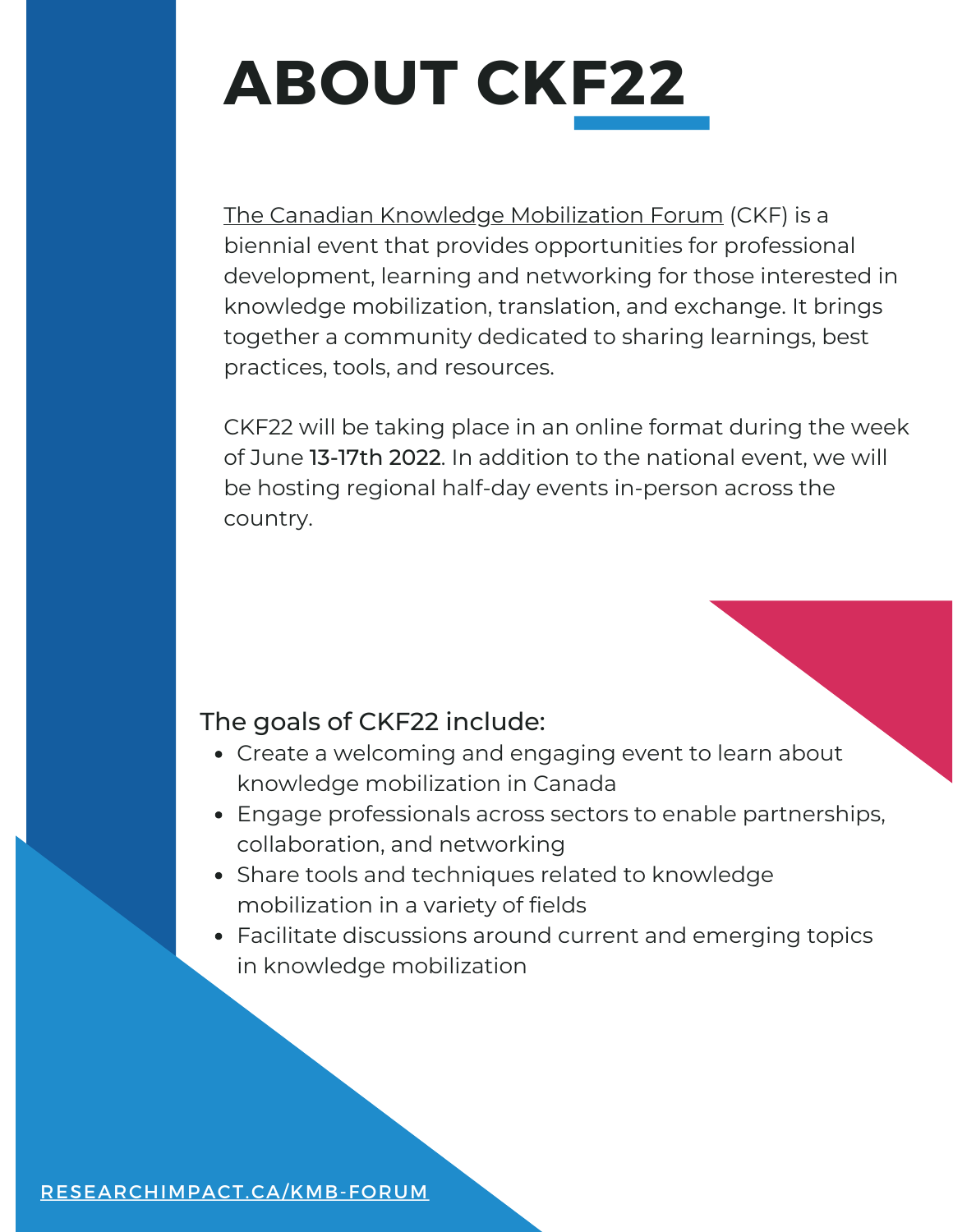# **WHY SPONSOR?**

Your sponsorship is the opportunity for your organization to be recognized as a leader and champion of evidence-driven knowledge mobilization in Canada.

The growth of knowledge mobilization has led to new value being created in Universities, Colleges, Community-based Organizations, and Governments as well as at individual and family levels of wellbeing.

Your sponsorship will assist in delivering a high quality learning event that brings together current practice with the future of applied evidence.

The following Sponsorship Guidelines outline how each level of sponsorship offers an excellent range of benefits to recognize your contribution and provide visibility for your organization at the Forum. We look forward to working with you to deliver a ground-breaking event.

#### To Become a Sponsor:

Complete the enclosed application form and email to:

Sylvia Urbanik Research Impact Canada researchimpact@gmail.com

Research Impact Canada will issue you an invoice for the amount that you would like to sponsor and credit card payment or electronic money transfer will be accepted.

Your sponsorship participation will be confirmed within five business days of receipt of your application and full payment. Please note that sponsorship benefits will commence once payment has been received.